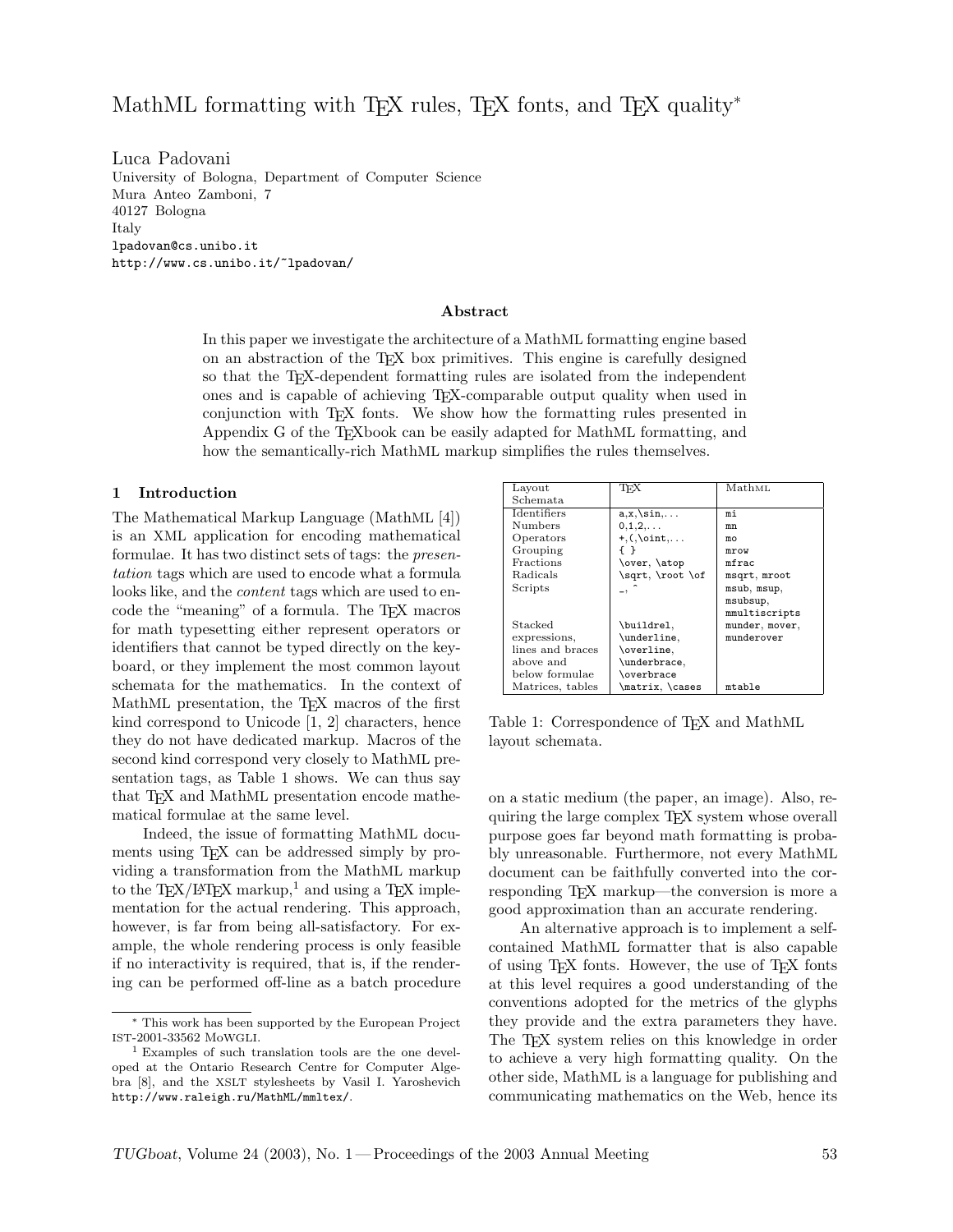rather high-level formatting semantics do not make any special assumptions about the graphic capabilities of the environment in which it is rendered, e.g., whether it is a system for quality typesetting on the paper, a regular computer, or a hand-held device.

In this paper we investigate how to carefully design a MathML formatter so as to separate what is TEX-specific from what is common in every environment. We also show how the semantically rich MathML relieves the author from explicitly tweaking the markup, which is a potentially dangerous operation in the context of MathML and, more generally, of documents to be published on the Web, as there is no guarantee that the tweak will work successfully on a different formatter from the one the author is using.

We have chosen to proceed with our investigation by giving illustrations instead of exhaustive explanations, leaving to the reader the generalization of the cases considered here. Consequently, some knowledge of MathML and its basic concepts is highly recommended. We have assumed that the reader is also familiar with the T<sub>E</sub>X formatting rules for mathematics and other TEX concepts described in Appendix G of The TEXbook [5].

## 2 MathML formatting

By "formatting a formula" we mean the process that transforms the formula encoded in some markup language into a lower-level representation that conveys information about the needed glyphs, their size and their relative position.

Math formatting is always done with respect to a formatting context which defines, at least, (a) the (relative) font size at which formatting is occurring; (b) the scripting level—that is the number of nested scripts at which formatting is occurring; (c) whether the formula is formatted at display level (in a paragraph of its own) or inline.

We define the MathML formatting context as a structure with a number of named fields. We use the "dot notation" to select a particular field in a formatting context, thus we will write  $C.size$  to denote the value of the field size in the context C. Table 2 shows the main fields of a MathML formatting context.<sup>2</sup> A T<sub>E</sub>Xnician will recognize that the MathML formatting context is just a generalization of the TEX notion of "style". In fact, the development of MathML has been influenced by TEX in many ways.

| Name          | Default   | Description                    |
|---------------|-----------|--------------------------------|
| size.         | inherited | Font size                      |
| scriptLevel   |           | Number of nested scripts       |
| minSize       | 8pt       | minimum font size that a       |
|               |           | script can be reduced to       |
| displayStyle  | inherited | true if formulae must be       |
|               |           | formatted in display mode      |
| sizeMult      | 0.71      | Amount by which the font       |
|               |           | size is multiplied when the    |
|               |           | script level is increased by 1 |
| stretch Width | undefined | Horizontal extent the          |
|               |           | operator is asked to stretch   |
| stretchHeight | undefined | Vertical extent (above the     |
|               |           | baseline) the operator is      |
|               |           | asked to stretch               |
| stretchDepth  | undefined | Vertical extent (below the     |
|               |           | baseline) the operator is      |
|               |           | asked to stretch               |

Table 2: Properties of the MathML formatting context.

Because of the structured nature of MathML documents, MathML formatting can be expressed as a recursive function. Say we have a formula encoded in MathML like  $\langle t \rangle X_1 \cdots X_n \langle t \rangle$  where t is the type of the root MathML element (ranging over mrow, mfrac, and so on) and the  $X_i$  its children, then the formatting of the formula in a given formatting context C, notation  $\llbracket \langle t \rangle X_1 \cdots X_n \langle t \rangle \llbracket_C$ , can be expressed as a proper combination, or rearrangement, of the formatted children  $X_i$  each in its own formatting context  $C_i$ :

$$
[\![  X_1 \cdots X_n ]\!]_C = \mathbf{f}_t(C', [\![ X_1 ]\!]_{C_1}, \ldots, [\![ X_n ]\!]_{C_n})
$$

Similarly, formatting of MathML token elements can also be expressed as a function of the current formatting context and of the Unicode characters  $c_1, \ldots, c_n$ that the token is made of:

$$
[\![c_1\cdots c_n)<="" c_n\leq="" math="" t>]\!]_c="\mathbf{f}_t(C',c_1\cdots">c_1\cdots>
$$

In both these cases, the type  $t$  of the element being formatted and the value of attributes may affect the formatting context  $C$  and change it into a different context  $C'$ . For instance, formatting of a token element that explicitly sets the current font size (mathsize attribute) will format its characters in a context  $C'$  in which the field  $C'.size$  has been updated accordingly. The complete set of rules for updating the formatting context  $C$  are described in detail within the MathML specification, and they basically follow the rules for style changes in TEX (a concrete example will be given later).

As described in Appendix G of The T<sub>E</sub>Xbook, TEX scans and processes a logical representation of a formula (a math list) consisting of items, converting it into a physical representation (a horizontal list) made up of regular boxes. Items in the math list can be of different types, and in many cases they directly correspond to basic math layout schemata

<sup>2</sup> There can be many different definitions of a MathML formatting context. The one given here is not complete, but it suffices for the purposes of the paper.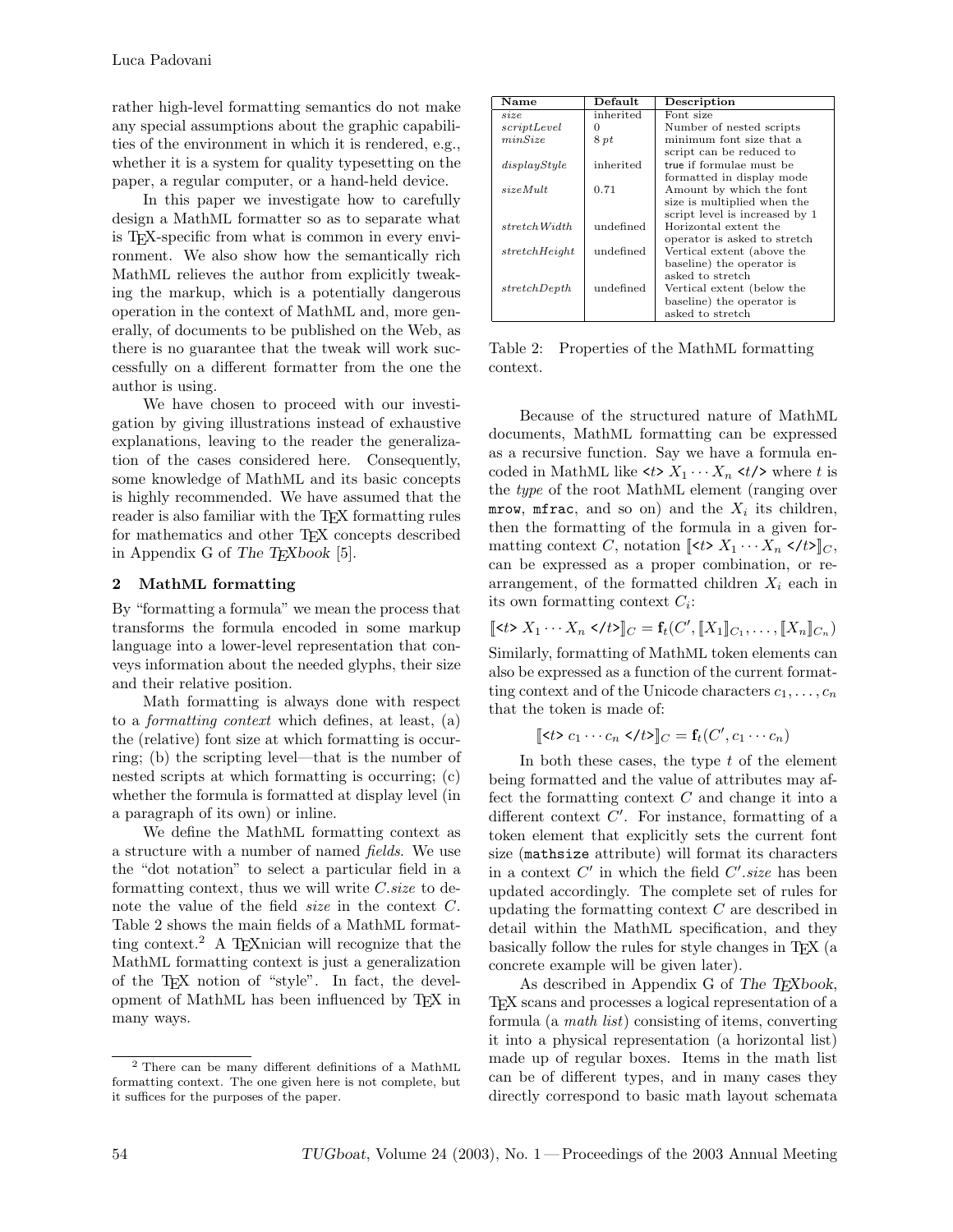(like Rad atoms for radicals, Acc atoms for accents, and generalized fractions). For every item type, Appendix G defines one or more rules describing in detail how the item is converted in one or more boxes, ultimately defining how TEX formats mathematical formulae. Given the strict correspondence between TEX commands for math typesetting (hence math list items) and MathML presentation elements, the same set of rules can be easily adapted for the definition of the  $f_t$  functions.

In the following sections we consider in some more detail the formatting rules for the main categories of MathML elements and show how they map on T<sub>F</sub>X rules.

### 2.1 Groups

Math lists result from typesetting in math mode. The content of a math list is typically formatted on a single horizontal line, with all the items aligned on their baseline. In this respect a math list is close to the MathML mrow element. However, mrow is also fundamental for the following purposes:

- all stretchable operators within the same mrow element should vertically stretch so as to have the same height plus depth, unless they are constrained in some way either by the markup or by some limitations of the environment;
- mrow is the main MathML element enabling automatic line-breaking of long formulae, when they exceed the available horizontal space for formatting. Conversely, T<sub>EX</sub> grouping operators { } freeze a sub-formula preventing any line-break in it.

Stretching of operators is done by looking at the bounding box of the child elements, once they have been formatted, and then passing adequate information through the formatting context, the idea being that operators have to take care of stretching themselves. This generalized treatment of stretchy operators relieves all the other MathML elements from taking into account vertical stretching rules. In particular, rule 13 (large operators) only applies when formatting stretchable operators (see the discussion on tokens that follows), and rule 15e (fractions with delimiters) is never necessary because if a fraction must have delimiters, they must be explicitly encoded inside an mrow element along with the delimited fraction.

Automatic line-breaking is only affected by the bounding box of the formatted child elements, possibly requiring re-formatting of all or some of them. This can be considered a higher-level formatting issue which does not involve low-level T<sub>EX</sub> rules.

### 2.2 Tokens

Tokens are the basic building blocks of every mathematical formula. In MathML, tokens are the only elements allowed to have actual text as content. The most important token types are mi for identifiers, mn for numbers, and mo for operators. The first two correspond roughly to Ord atoms in a math list, whereas the last one is refined in TFX into different atoms, Op, Bin, Rel, Open, Close, or Punct. The most remarkable difference is that in TEX those atoms must be made of exactly one character, whereas MathML tokens are made of arbitrary Unicode strings. From the point of view of formatting, though, the more general scheme adopted by MathML does not pose any additional problem, and it actually simplifies the encoding of non-strictlymathematical documents in which identifiers and operators whose name is longer than one character are frequent.

The fine-grained classification of operators is needed in T<sub>E</sub>X for mainly two reasons:  $(1)$  computing the right amount of space around operators; (2) helping the automatic line-breaking algorithm with hints on where the formula can be broken. In particular there is a distinction between unary operators (Op) and binary operators (Bin) as they typically have different spacing rules. In properly grouped MathML markup there is no need for distinguishing unary (prefix and postfix) from binary (infix) operators, as their form can be inferred from their position in the enclosing mrow element.

Rule 14 does not apply any more in general for if two characters are marked up in different tokens they should never be kerned or merged into a ligature. This behavior is rather part of the formatting semantics of the token itself.

Operators are by far the most complicated tokens to format, for they may have to stretch vertically or horizontally and are affected by a many MathML attributes. Assuming that stretching information is propagated in the formatting context (C.stretchWidth, C.stretchHeight, C.stretchDepth), operators can use rule 19 for determining the exact extent they should span, and rule 13 when they must be formatted in the large form.

### 2.3 Accents

MathML provides multiple ways of encoding an "accent", depending on whether the accent is meant to be syntactic or semantic. A syntactic accent is simply part of a name, it has no mathematical meaning. Although it is very rare in mathematics to have identifiers with accents, the use of explicit markup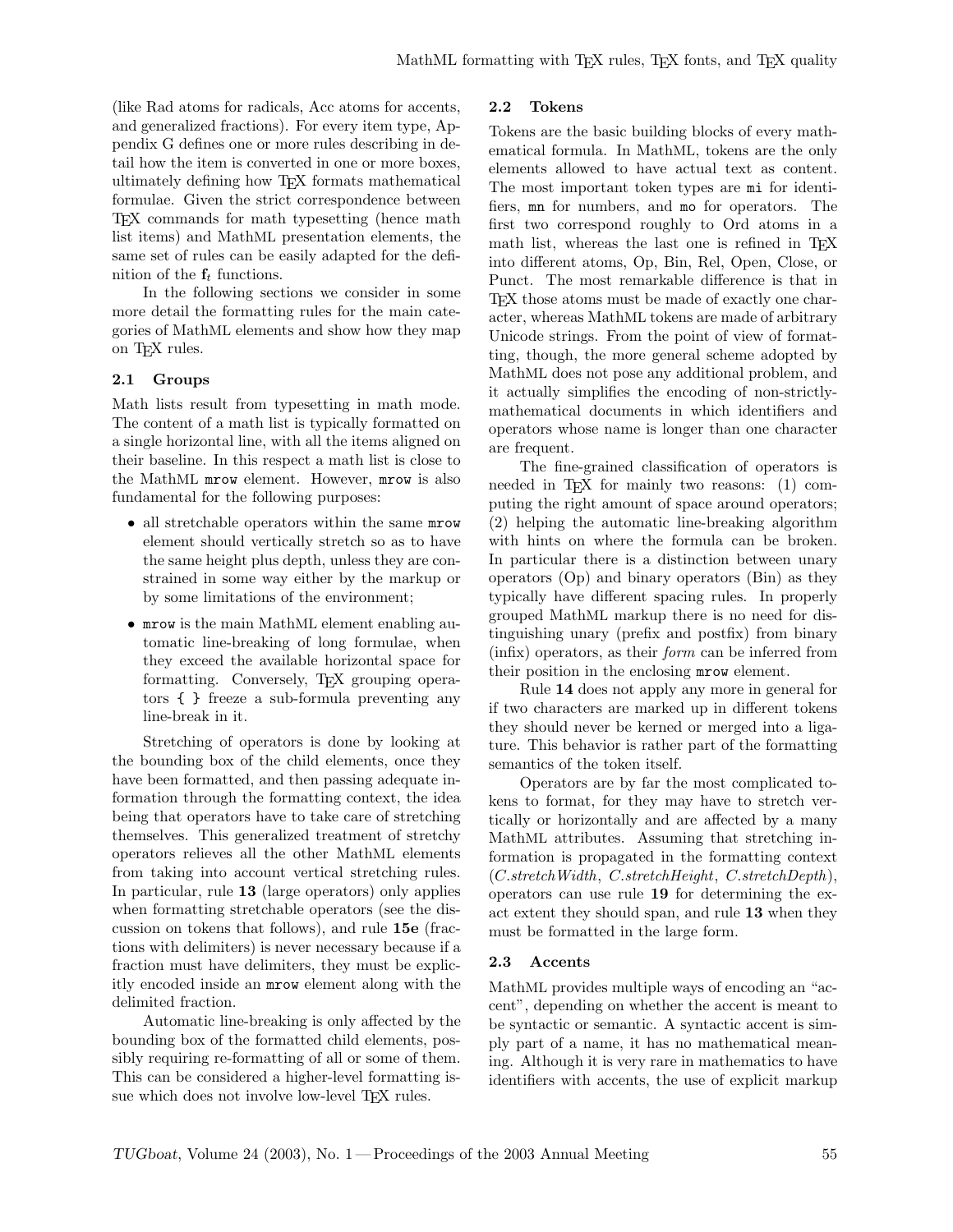allows MathML to disambiguate the two cases. Syntactic accents are used following the Unicode rules for combining characters. Hence, a MathML identifier like

 $<sub>min</sub>$  a  $<sub>k</sub>$ #x0307;  $<$ /mi></sub></sub>

is typeset as  $\dot{a}$  (the Unicode character U+0307 represents the "combining dot above" ்).

A semantic accent usually denotes an operation, like first-order derivative in case of the "combining dot above". As such it is marked up as

```
<mover accent="true">
  <mi> a </mi>
  <mo> &#x0307; </mo>
</mover>
```
even though the formatted result is likely to be the same as in the previous case. Note how the accent is explicitly marked up as an operator inside an mo element. Rule 12 (accents) can handle both accents combined with a single character and wide accents combined with arbitrary subexpressions.

Although they cannot be considered proper accents, horizontal lines extending above or under a formula are treated in MathML uniformly with all the other operators. In particular, the MathML markup corresponding to \underline{a} is

```
<munder>
   <sub>min</sub> > a < /min></sub>
   <mo> &#x0332; </mo>
</munder>
```
where U+0332 is Unicode combining horizontal line below. The horizontal stretching rules of MathML operators require the U+0332 character to stretch to the width of the base subformula. The symmetric situation (\overline) is handled similarly, except that the Unicode character to be used is U+0305. These two cases are handled by rules 9 and 10.

# 2.4 Radicals

Formatting of root symbols deriving from msqrt and mroot elements is handled by rule 11 concerning Rad atoms.

# 2.5 Fractions

The mfrac element governs encoding of fractions. In TEX, alignment of the numerator and the denominator can be determined by the use of \hfill. In MathML, it is affected by the value of the attributes numalign and denomalign. TFX rules for formatting fractions are those from 15 through 15d. TEX provides different commands for typesetting vertical material in a fraction-like manner, depending on whether one wants a fraction bar (\over, \above)

or not (\atop). MathML handles all such cases by setting the linethickness attribute.

# 2.6 Scripts

Scripts are handled in MathML by the elements msub, msup, msubsup, mmultiscripts and sometimes munder, mover, and munderover. The reason why munder, mover, and munderover elements have to do with scripting is that they implement a mechanism similar to that determined by the \limits, \nolimits, \displaylimits commands in TFX.

TEX rules governing the placement of scripts are those from 18 through 18f. Note that scripts in T<sub>EX</sub> are represented as possibly empty fields on any atom, whereas they are uniformly marked up with elements in MathML.

# 2.7 Tables

MathML markup for tables does not involve any specific font dependency as it is basically a higher-level formatting problem, compared to formatting of the other elements.

# 3 Dealing with T<sub>E</sub>X dependencies

If we define an environment as the combination of available fonts, graphic capabilities of the output medium and user requirements, TEX rules for formatting make strong assumptions that are hard to generalize to environments other than typesetting math on the paper using a family of TFX fonts [7]. We can summarize TFX dependencies as follows:

- non-standard font metrics (such as, the thickness of the horizontal line in a radical is computed from the height of the radical symbol; the use of width and italic correction for the placement of scripts);
- non-standard kerning information (like using \skewchar for determining the horizontal displacement of accents);
- font-related quantities (the parameters  $\sigma_i$  and  $\xi_j$  in Appendix G) whose value cannot be otherwise inferred or computed in general;
- use of boxes of "black ink" (rules) for drawing fraction lines, root lines, joining segments in horizontal braces, formatting of Unicode characters U+0305 and U+0332;
- built-in TFX constants (see \delimiterfactor and \delimitershortfall for stretchy operators, \nulldelimiterspace).

It is not feasible for any environment in which we might like to format MathML markup to provide the same set of parameters, or to address specific formatting issues the same way TEX does. Nor is it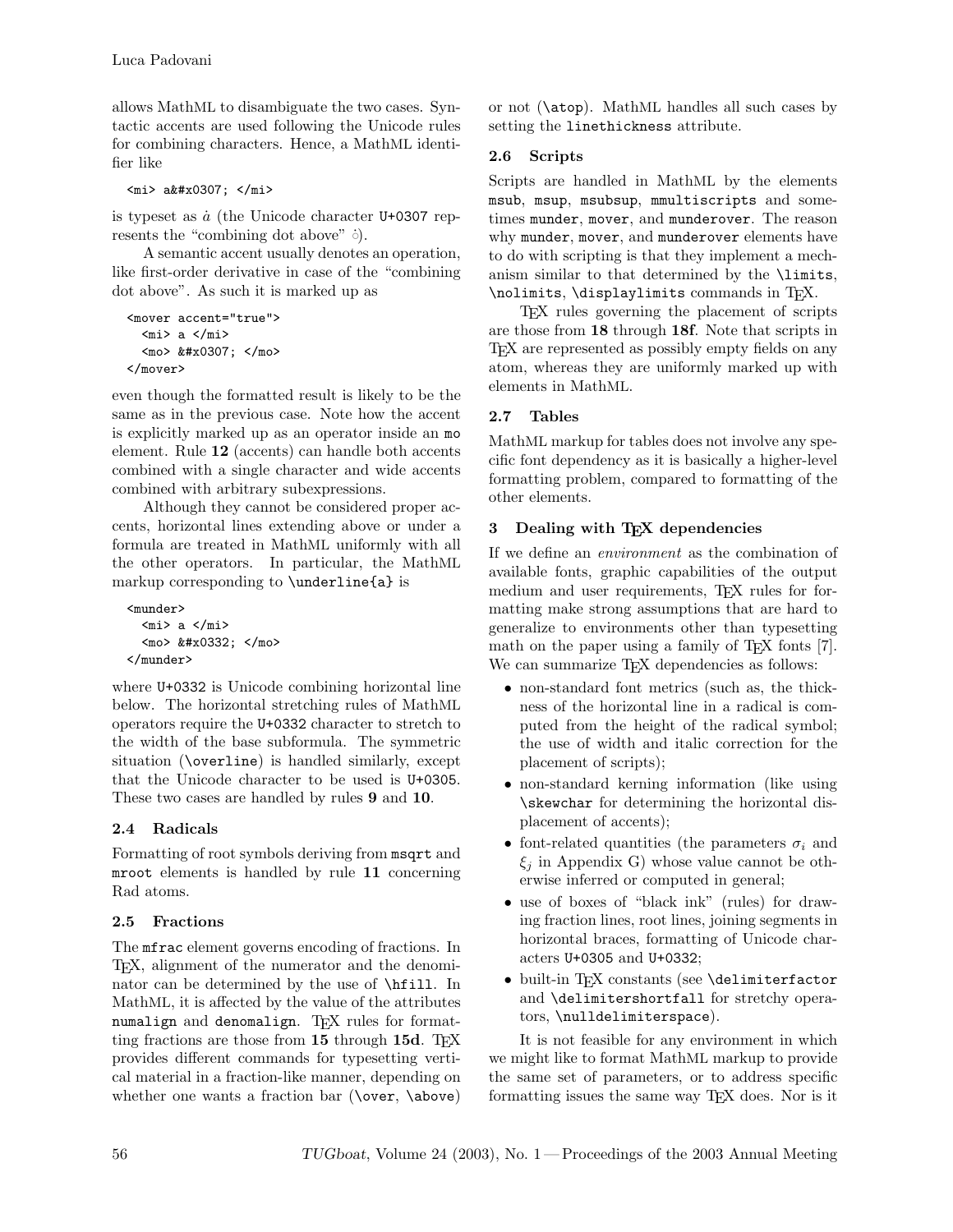feasible to assume that the set of parameters we have considered is a superset of all the possible parameters that may ever affect formatting of mathematical formulae. Nonetheless the list of operations involving dependencies (formatting of tokens, radicals, scripts, fractions, accents) will be exactly the same in systems other than T<sub>E</sub>X. This amounts to saying that the definition of each  $f_t$  can be split up into two components: a  $\mathbf{g}_t$  component that does not depend on anything that is T<sub>E</sub>X specific, and an  $h_t$  component that is strictly dependent on T<sub>E</sub>X. By doing so we automatically identify two main parts of the MathML formatter: the set of functions  $\mathbf{g}_t$  which defines the *formatting engine* — that part which takes care of all T<sub>E</sub>X-independent aspects of the formatting; the set of functions  $h_t$  which defines the T<sub>E</sub>X device for mathematics — that part which deals with anything which is (or may be) dependent on T<sub>EX</sub> fonts or T<sub>E</sub>X formatting rules.

Since the set of  $f_t$  is finite and agreed upon a priori (the set of math layout schemata is fixed and relatively stable, being the result of centuries of slow evolution and convergence to modern notation), the interface to the TEX-dependent parts is also fixed. This way when the environment changes — say when we move to a different family of fonts that does not adopt the TEX conventions — we need only to reinstantiate the  $\mathbf{h}_t$ 's with those that are customized to this new environment but with the same agreed interface, still sharing the same set of  $g_t$ 's.

Figure 1 summarizes graphically the entities involved in formatting a fraction element, in particular the separation of the  $g_{\text{mfrac}}$  and  $h_{\text{mfrac}}$  components.

Of course the proposed modular organization of the formatter makes sense only if the two sets of functions are both performing non-empty and nontrivial tasks. But it is clear from Appendix G of The TEXbook [5] and the intricacies of math formatting detailed therein that the TEX-dependent part is non-trivial. As for the formatting engine part, it has the following list of non-trivial responsibilities (that we will not elaborate further here, for the sake of brevity): the construction of a data structure (typically a tree) which is suitable for formatting purposes; the implementation of the MathML mechanism for attribute inheritance and evaluation; the computation of updated formatting contexts; the algorithm for automatic line-breaking of long formulae; the algorithm for table layout.

### 4 An area model for MathML

The formatting functions  $f_t$  take objects as arguments and produce a new object as a result. Such objects, which we will call areas from now on, are a



Figure 1: Modularization of the formatting function for the mfrac element.

low-level representation of formatted formulae, and constitute what we define as the area model of the TEX device for mathematics (or, in general, any other instance of it).

From the point of view of the formatting engine, we note that the only thing that matters is the ability to compute an area's bounding box, which is essential for updating the context with information about stretchable operators, for the automatic table layout algorithm and for the line-breaking algorithm. We summarize this by saying that areas are opaque to the formatting engine.

From the point of view of the  $h_t$  functions, however, areas must convey more information. Many of the formatting rules presented in Appendix G have dependencies on the kind of areas being combined (for example, whether they are simple glyphs or arbitrary formatted sub-formulae), and also on the actual shape of the glyphs the areas are made of. We summarize this by saying that areas must be *trans*parent to the T<sub>EX</sub> device for mathematics.

This neat separation of views (opaque vs. transparent) of the area model is crucial in the design of a modular architecture in that it relegates areas to the TEX-dependent part of the formatter, the only requirement for them being that of exporting a very limited set of operations (namely, the computation of the bounding box).

In the specific case of formatting using TEX rules and T<sub>E</sub>X fonts, the area model can be naturally synthesized as a subset of T<sub>E</sub>X boxes. Table 3 introduces an abstract notation for the most common area types needed for math formatting, along with their corresponding T<sub>E</sub>X box or primitive command that achieves the same (or a similar) formatting. The reason for not using TEX primitive boxes directly is that the very same abstract model can be implemented in a sensitive way depending on the environment, whereas the T<sub>EX</sub> box model is obviously tied to TEX. For example, when formatting a MathML document that is meant to be interactive, the resulting areas may carry information about se-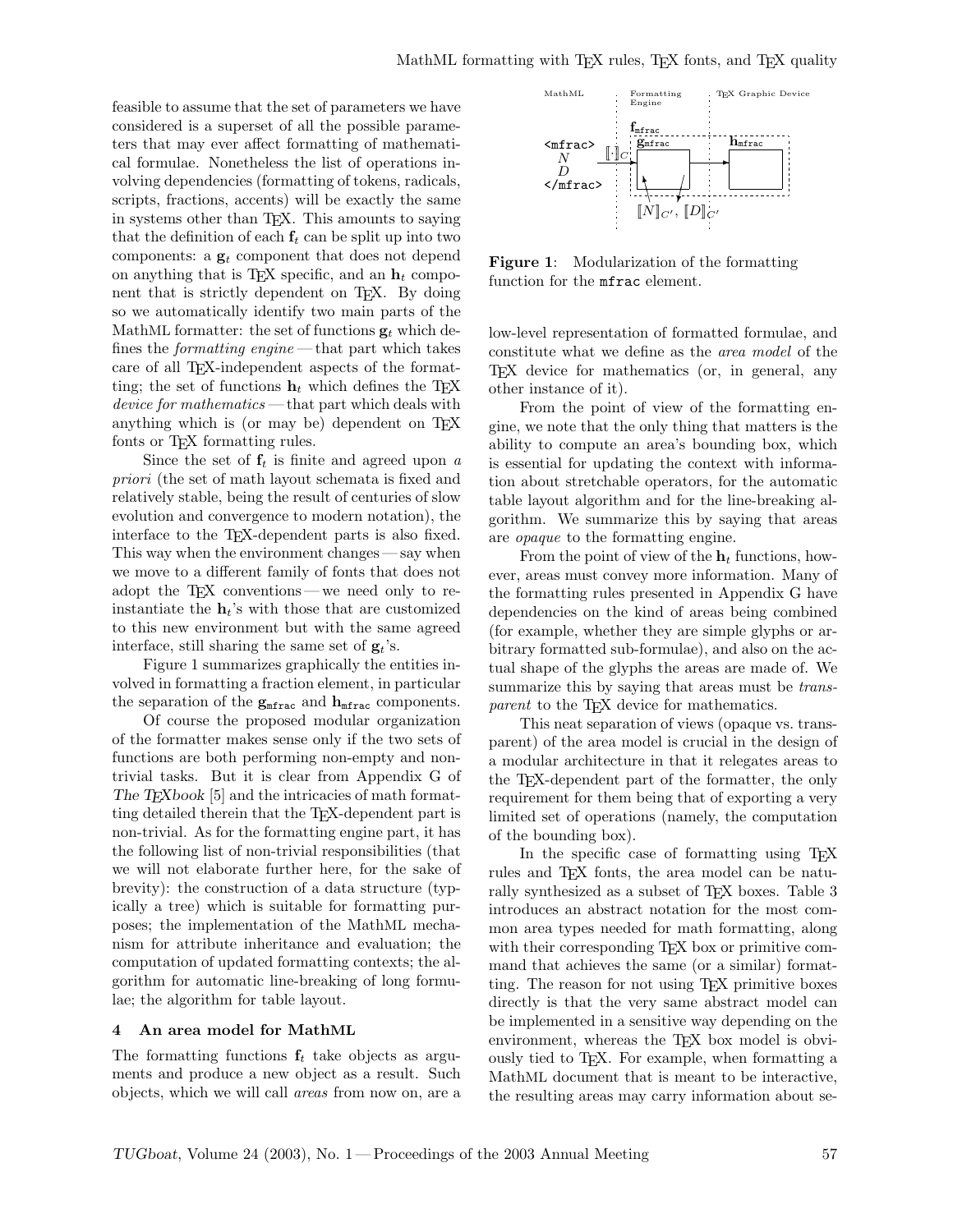| Area                            | TFX box      | Description                                        |
|---------------------------------|--------------|----------------------------------------------------|
| $G[\cdot]$                      |              | Glyph                                              |
| $K_n$                           | <b>\kern</b> | Kern with value $n$ ;                              |
|                                 |              | the kern is horizontal or                          |
|                                 |              | vertical depending on                              |
|                                 |              | the container it is in                             |
| F                               | \hfill       | Filler area                                        |
|                                 | \vfill       |                                                    |
| $R_n$                           | \hrule       | Filler rule of thickness $n$                       |
|                                 | \vrule       |                                                    |
| $S_n[\alpha]$                   | \raisebox    | Shift $\alpha$ 's baseline by n                    |
|                                 | \lowerbox    |                                                    |
| $H[\alpha_1,\ldots,\alpha_n]$   | \hbox        | Horizontal group of                                |
|                                 |              | areas $\alpha_1, \ldots, \alpha_n$                 |
| $V_k[\alpha_1,\ldots,\alpha_n]$ | \vbox        | Vertical group of areas                            |
|                                 |              | $\alpha_1, \ldots, \alpha_n$ , where $\alpha_k$ is |
|                                 |              | the reference area that                            |
|                                 |              | determines the baseline                            |

Table 3: Area types and their rendering semantics.

lections, or may have backward pointers towards the MathML elements that generated them. Such information is clearly unnecessary when formatting a static document for printing.

## 4.1 Example: mfrac formatting

We conclude this section by showing a complete example of formatting function, along with the resulting area object.

Let's suppose we are to format a subformula of the form  $\langle \text{mfrac} \rangle$   $N$  D  $\langle \text{mfrac} \rangle$  representing the fraction

N  $\overline{D}$ 

where we may assume, for the sake of generality, that  $N$  and  $D$  are metavariables standing for arbitrary subexpressions rather than actual identifiers. Then we have

 $\llbracket \text{Suffrac> N } D \text{ S/mfrac} = \mathbf{f}_{\text{mfrac}}(C, \alpha, \beta)$ 

where

$$
\begin{array}{rcl} \alpha & = & \llbracket N \rrbracket_{C'} \\ \beta & = & \llbracket D \rrbracket_{C'} \end{array}
$$

and C' is such that if C.displayStyle = true then  $C'.displayStyle = false$  and all the other fields are the same as in C, whereas if C.displayStyle = false then  $C'.scriptLevel = C.scriptLevel + 1, C'.size =$  $max(C.minSize, C.size \times C.sizeMult)$  and the other fields are the same as in C.

Depending on the value of the numalign and denomalign attributes the numerator and the denominator may be aligned to the left, to the right, or may be centered (this is the default). Assuming they are centered,  $f_{mfrac}$  is defined as

$$
\mathbf{f}_{\texttt{mfrac}}(C, \alpha, \beta)
$$

$$
= \mathbf{h}_{\texttt{mfrac}}(C, H[F, \alpha, F], H[F, \beta, F])
$$
  

$$
= S_a[V_3[H[F, \beta, F], K_d, R_h, K_n, H[F, \alpha, F]]]
$$

which is to be read as follows: the fraction is made of (from bottom to top) the centered denominator  $H[F, \beta, F]$ , a kern d, the horizontal bar of thickness h, a kern n, the centered numerator  $H[F, \alpha, F]$ . The reference point of the whole vertical area V coincides with the reference point of its third child (the horizontal bar). Then, the whole fraction is shifted up by  $a$  so that the horizontal bar is aligned with the axis of the expression. The quantities  $a, d, h$ , and  $n$ are computed by  $h_{\text{mfrac}}$  following rules 15–15d.

Note how the process is clearly split into a T<sub>F</sub>Xindependent part (computation of updated formatting contexts, alignment of numerator and denominator) and a TEX-dependent one (exact positioning of the subparts).

## 5 How semantics helps formatting

When we speak of "semantics" in the context of MathML presentation markup, we refer not only to the presentation tags but also to the following characteristics:

- The use of explicitly encoded, although invisible, operators such as "invisible multiplication" and "function application";
- The use of a more rigid encoding of mathematical formulae, in particular proper grouping rules. In practice this amounts to allowing within the same mrow element at most one kind of operator, with only a few exceptions (pluses and minuses within the same mrow are not considered a violation of the proper grouping rule);
- The use of a dictionary customizing the basic properties of known operators, such as their stretchability, whether they are delimiters, fences, or other kinds of operators, the amount of space that should normally be around them.

The presence of semantics in the MathML encoding of a mathematical expression has often been associated with the ability to reconstruct a more semantically-oriented representation of the same expression. However, such information can also be exploited for formatting purposes as it allows the formatter to apply context-sensitive rules that are logically related to the semantics of the entity being formatted. This eliminates the need for strange formatting rules, special cases, and other oddities that abound in the formatting rules of TEX markup, and it also permits a more general and effective formatting than TEX allows. In the sections that follow we consider three specific examples.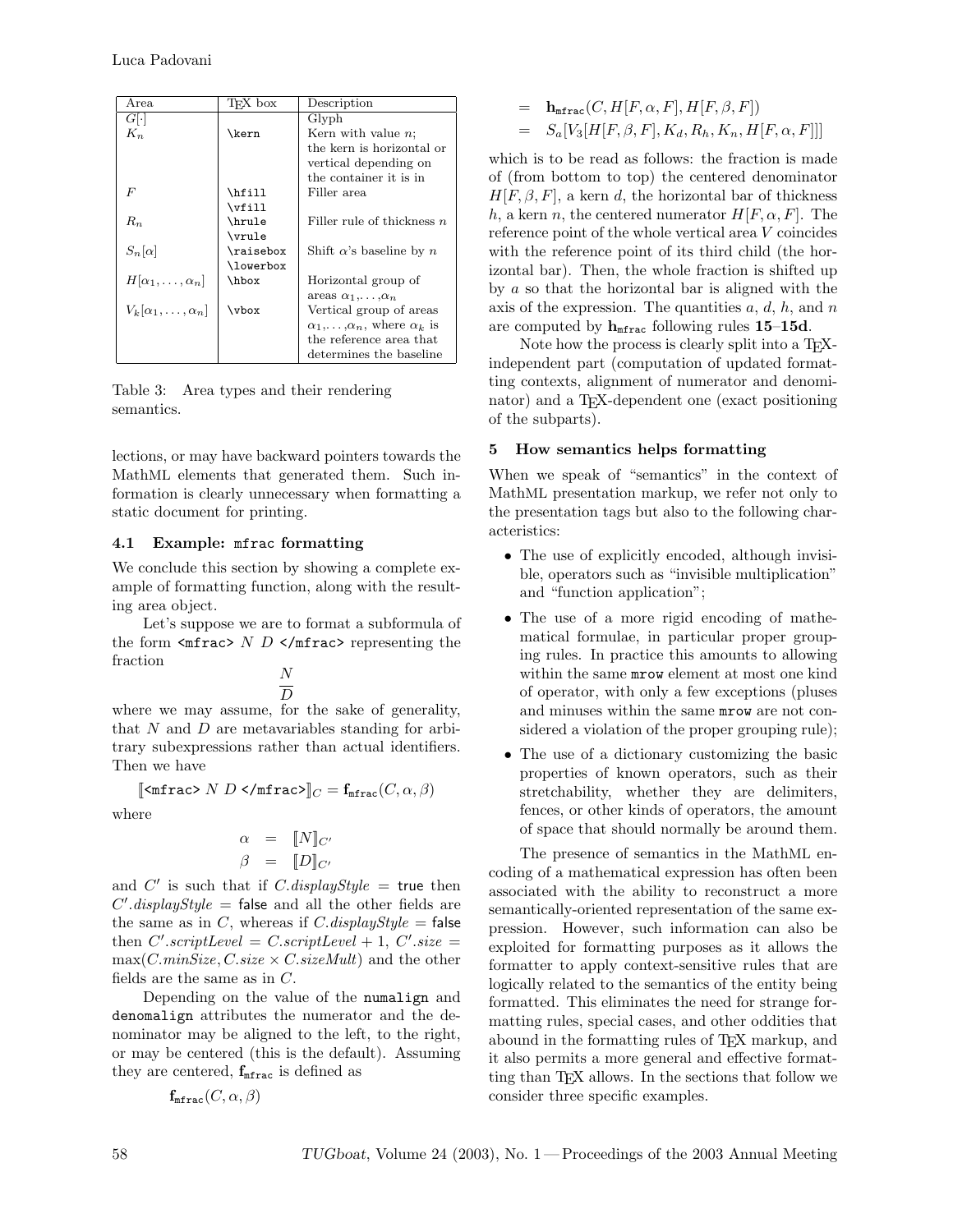### 5.1 Invisible operators are explicit

The use of explicit markup for invisible operators has a noticeable impact on the formatter and the way it operates. As a concrete example let's consider a typical trigonometric function, say sine, for which an explicit T<sub>E</sub>X macro has been designed. Depending on the author's taste or needs, there are two different ways to typeset the sine of  $x$ :

$$
\sin x \quad \text{or} \quad \sin(x)
$$

both of which are encoded using the \sin macro. A close look at the formatted formulae will reveal that in  $\sin x$  there is a little space between the function name and the argument, whereas there is no space in  $sin(x)$ . Although this is indeed very natural, and yields a nicely formatted formula, the hidden mechanism that makes this happen is anything but straightforward. The definition of the \sin macro is something like the following:

#### \def\sin{\mathop{\rm sin}}

The key point is the definition of \sin as an operator. By TEX spacing rules, an operator (Op atom) followed by a variable (Ord atom) gets some space after it, but the same operator, when followed by a delimiter (Open atom), gets no extra space.

In MathML the same expressions would be encoded as

```
<mrow>
    <mi>sin</mi>
    <mo>&ApplyFunction;</mo>
    <mi>x</mi>
  </mrow>
or
  <mrow>
    <mi>sin</mi>
    <mo>&ApplyFunction;</mo>
    <mrow>
      <mo>(</mo> <mi>x</mi> <mo>)</mo>
    </mrow>
  </mrow>
```
respectively. The fact that we have an explicit operator, function application, between the function and its argument allows the formatter to do something context-sensitive along the following lines: whenever formatting of ApplyFunction operator is requested, look at the next element. If it is an mrow whose first child is a delimiter then render ApplyFunction as zero-width space. Otherwise render it as some suitable constant space. The difference with T<sub>EX</sub> is that this behavior is explicitly associated with formatting of the ApplyFunction character, and not part of a more general (but also less clear) scheme for spacing math atoms. Finally, note that TEX's mechanism relies on the \sin function being defined as an "operator," whereas sin is correctly marked up as an identifier (for the sine function) in MathML markup.

Without going into the same level of detail, the reader can easily verify that a similar thing happens with invisible multiplication, which is in fact invisible in T<sub>EX</sub> markup, whereas it is explicitly encoded as the InvisibleTimes operator in MathML. In the case of adjacent fractions, just to mention one specific case, null delimiters with non-null width are accurately placed so that the fraction bars do not join together. Correct spacing between math Ord atoms is also ensured by an accurate use of font metric information, italic corrections in particular, which guarantees a very high quality of the formatted formula, but contributes in making TEX fonts and TEX formatting rules mutually dependent.

## 5.2 Opening and closing delimiters

TEX distinguishes delimiters as opening and closing depending on their name. (, [, { are examples of opening delimiters,  $\vert, \vert, \rangle$  are examples of closing delimiters. The distinction is carried out at the level of atoms, where the delimiters are represented by either Open or Close atoms.

In a properly grouped MathML expression the distinction is made depending on the *position* of the operator rather than its name. In fact, a properly grouped expression must be an mrow element whose first and last children are the opening and closing delimiter, respectively, and the middle child is the body of the expression.

The operator dictionary that determines the default value of operator properties, spacing in particular, is addressed by both the operator's name and its form (one of prefix, infix, or postfix). Hence, the use of properly grouped markup combined with an operator dictionary provides for greater generality and flexibility in a formatter for MathML markup. As a notable side effect, it also disambiguates those cases in which the opening and closing delimiters are equal (think of  $\vert$  or  $\vert$ ), which must be carefully treated in TEX markup in order to get the spacing right.<sup>3</sup>

### 5.3 The strange case of the solidus symbol

Inline division is typically represented by the / symbol placed very close to its operands. T<sub>EX</sub> has the oddity that the / symbol is not treated as an op-

 $^3$  TEX also provides for a \mid operator which should be used for | when it stands as the separator in comprehensive notation for sets. This case is also simplified in MathML markup, as in properly grouped markup the | operator would be correctly treated as an "infix" operator.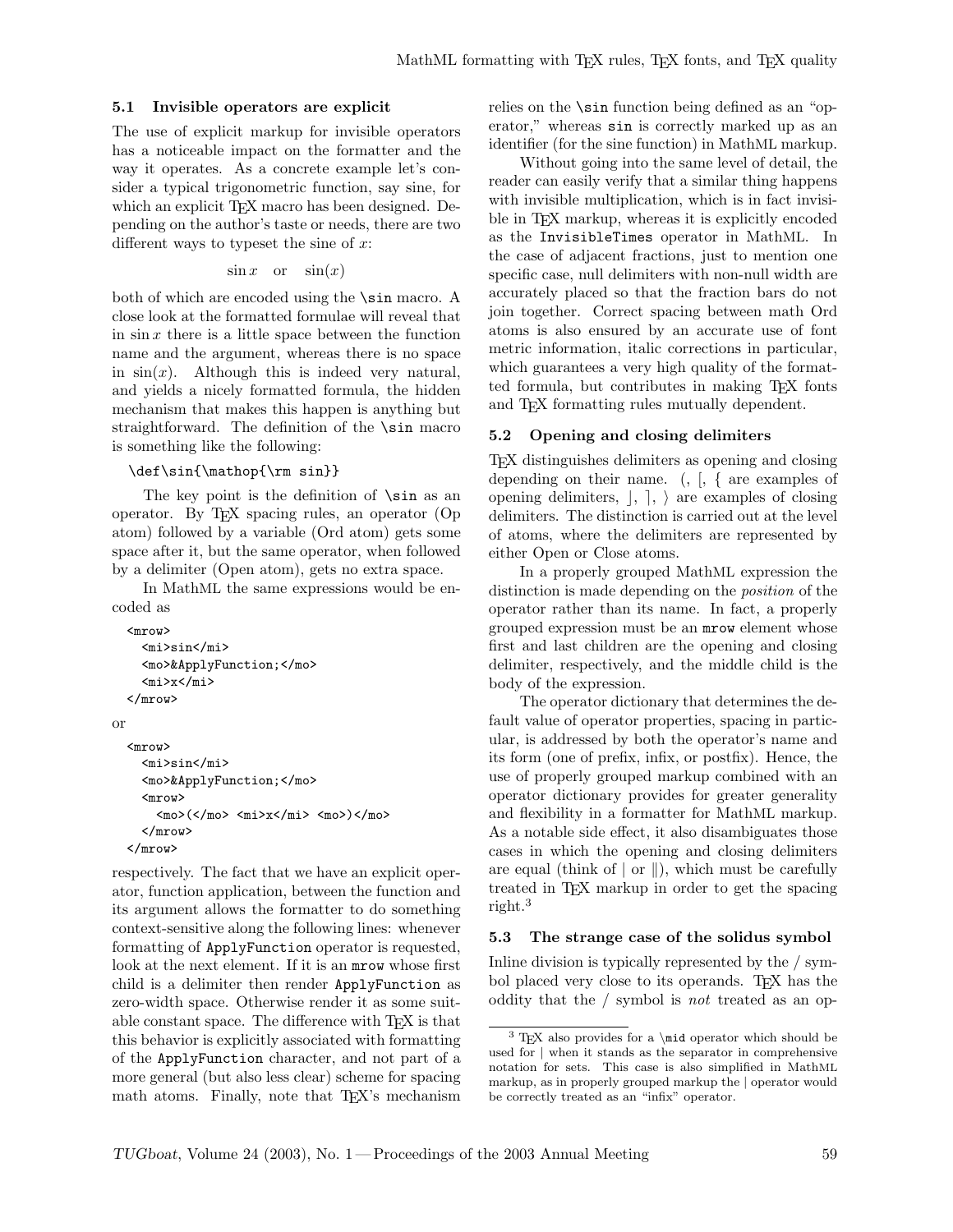erator Op, but rather as an ordinary symbol Ord, so that it gets no space around during the second phase of formula formatting (rule 20). The visual effect is that of rendering as  $1/2$  rather than  $1/2$ . In MathML formatting this trick is no longer necessary, and the / can be naturally encoded as  $\langle \text{mod}\rangle$ / $\langle \text{mod}\rangle$ , for the spacing around it can be controlled by the lspace and rspace attributes accepted by every mo element (their default values can be specified in the MathML operator dictionary).

## 6 Conclusions

As MathML is relatively similar to T<sub>E</sub>X, at least at some abstract level, most of the TEX formatting rules can be easily adapted and used for MathML formatting when T<sub>E</sub>X fonts are available. However, doing so in a modular and adaptable way, without necessarily committing to T<sub>EX</sub> fonts, is a more delicate problem.

In this paper we have surveyed a number of issues and their possible solutions, ultimately depicting the architecture of a formatter for MathML markup which is capable of exploiting all of T<sub>EX</sub>'s finest rules for math typesetting without being tied at the same time to the TEX fonts. Thanks to the structurally and semantically rich MathML markup, the formatter also succeeds in cases that cannot be handled in a general way by the T<sub>E</sub>X formatting rules without the help of the author. This aspect is particularly relevant because, if the desired rendering is not achieved by the TEX rules, the author can tweak a T<sub>E</sub>X formula and still be sure that the formula will be rendered the same way on every system running TEX. On the other hand, since MathML formatters are not tied to a set of fixed formatting rules, tweaking the MathML markup can potentially compromise effective rendering of the formula.

The problem of being adaptable to the formatting environment is not just a matter of recognizing the available fonts and achieving the finest formatting with those fonts. TEX formatting rules assume that the formulae will eventually be printed on paper, or at least displayed on a high resolution screen. There are contexts in which it is more convenient to display symbols differently, as to improve editing, interaction, or readability, especially in low-resolution display such as those used in hand-held devices.

The techniques that we have described in the paper have been successfully put into practice in two prototypes, a MathML formatting engine for a recognizer of hand-written mathematics in hand-held devices at the Ontario Research Centre for Computer Algebra [9], and the gtkmathview widget<sup>4</sup> at the University of Bologna. The latter tool, in particular, has been adopted by John Wiley & Sons, Inc., the publisher, for rendering mathematical formulae encoded in MathML markup while achieving a quality comparable to that of TEX and using several families of TEX fonts.

In a broader perspective, the architecture we have designed and implemented allows applications to exploit context dependencies, instead of avoiding them. As the development of the two prototypes has shown, the efforts required for implementing the techniques are negligible when compared to the potential benefits.

## References

- [1] "The Unicode Standard", Version 3.0, Addison Wesley, 2000.
- [2] "Unicode Standard Annex #28, Unicode 3.2", 2002. http://www.unicode.org/unicode/ reports/tr28/
- [3] "Extensible Markup Language (XML) Specification", Version 1.0, W3C Recommendation, 10 February 1998. http://www.w3.org/TR/REC-xml
- [4] "Mathematical Markup Language (MathML) Version 2.0", W3C Recommendation, 21 February 2001. http://www.w3.org/TR/MathML2/
- [5] D. E. Knuth, "The T<sub>E</sub>Xbook", Addison-Wesley, Reading, MA, 1998.
- [6] D. E. Knuth, "The METAFONTbook", Addison-Wesley, Reading, MA, 1994.
- [7] U. Vieth, "Math typesetting in TEX: The good, the bad, the ugly", Proceedings of the EuroTEX Conference, 2001, The Netherlands.
- [8] E. Smirnova, S. M. Watt, "MathML to TFX Conversion: Conserving high-level semantics", MathML International Conference, 2002. http://www.mathmlconference.org/2002/ presentations/smirnova/index.html
- [9] L. Padovani, "A Standalone Rendering Engine for MathML", MathML International Conference, Chicago, IL, 2002. http://www.mathmlconference.org/2002/ presentations/padovani/
- [10] L. Padovani, "MathML Formatting", Ph.D. Thesis, Technical Report UBLCS-2003-03, Dept. Computer Science, Bologna, Italy, 2003.

<sup>4</sup> See http://helm.cs.unibo.it/mml-widget/ and [10].